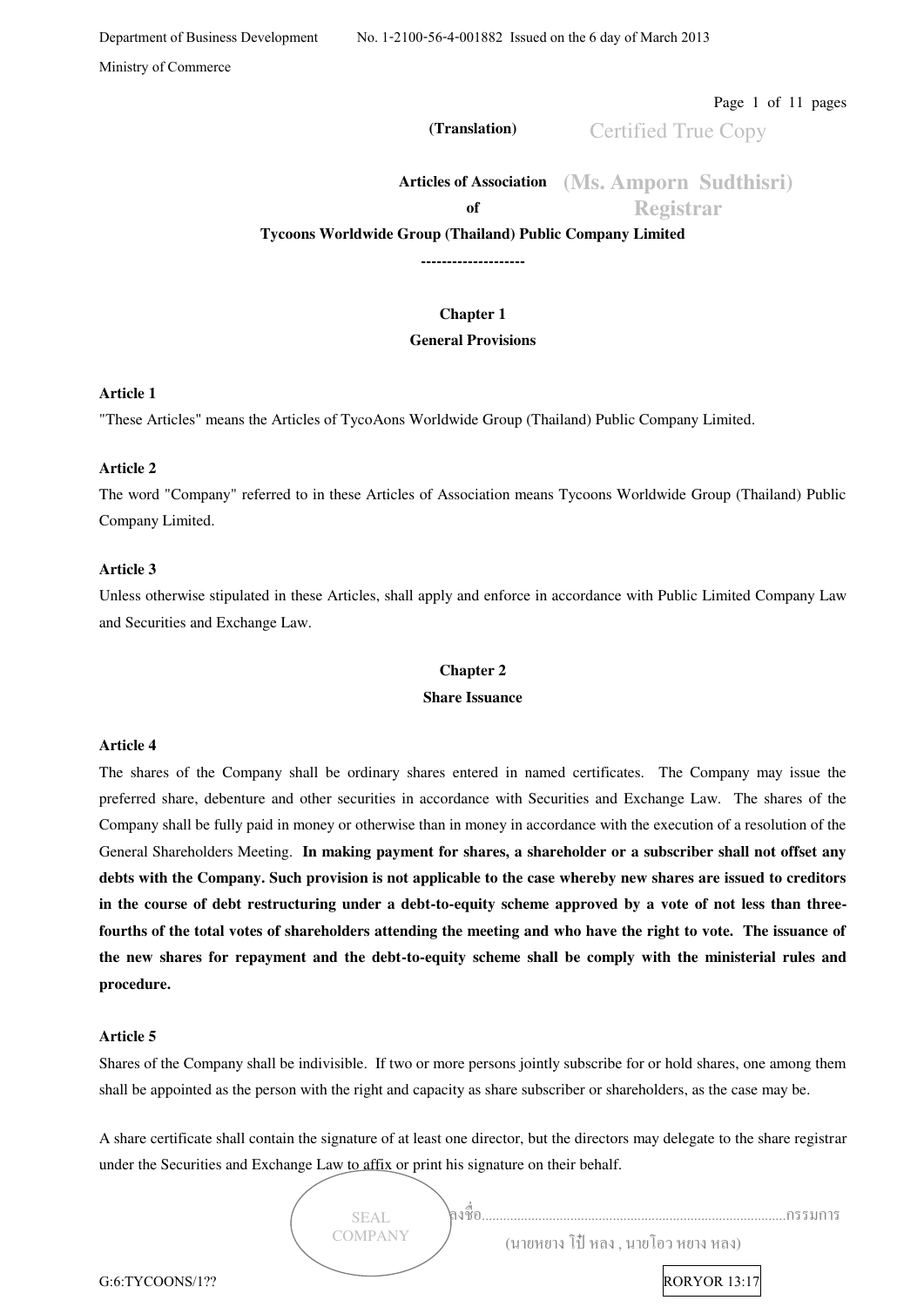# Certified True Copy

Page 2 of 11 pages

## **(Ms. Amporn Sudthisri)**

If the company assigns the share registrar in accordance with the Securities and Exchange Law as the Company's share **Registrar**  registrar, the practices related to the company's records and registration shall be in accordance with those practices provide by the share registrar.

#### **Article 6**

The Company shall issue and deliver share certificates to a shareholder within two (2) months of the date of acceptance of the registration of the Company by the Registrar, or of the date of full payment for share where the Company sells the remaining share or newly issued shares after the registration of the company.

#### **Article 7**

In respect of a share certificate, which is defaced or damaged in essence, the shareholder may request for a new share certificate in substitution, thereof and a new share certificate shall be issued within fourteen (14) days from the date of receipt of the request.

In case a share certificate is lost or damaged, the shareholder shall submit to the Company evidence of lodging a complaint with the police and other evidence acceptable to the Company, and the Company shall issue a new share certificate to such shareholder within fourteen (14) days from the date of receipt of the request.

#### **Article 8**

#### **The Company shall own its shares in the following cases:**

**(1)The Company may repurchase its shares from shareholders who vote against the resolution of amendments to the Company's regulation with regard to the voting rights and the rights to receive dividend which such shareholders deem as unfair.** 

**(2)The Company may repurchase its shares for financial management reasons.** 

**Shares held by the Company shall not be asserted in the quorum of a Shareholders Meeting and shall not carry any voting rights or the right to receive dividends.** 

 **For shares repurchased under paragraph 1, the Company must dispose of them within the period prescribed by the ministerial rules. If the disposal of shares does not take place or is not in total, the Company must reduce the paid-up capital by decreasing the number of the registered shares which have not been purchased.** 

 **For repurchase of shares under paragraph 1, the disposal and decreasing of shares under paragraph 3 shall comply with the rules and procedure prescribed by the Ministry.**

#### **Article 9**

The Company may charge a fee for the issuance of new share certificate at the rate fixed by the law.

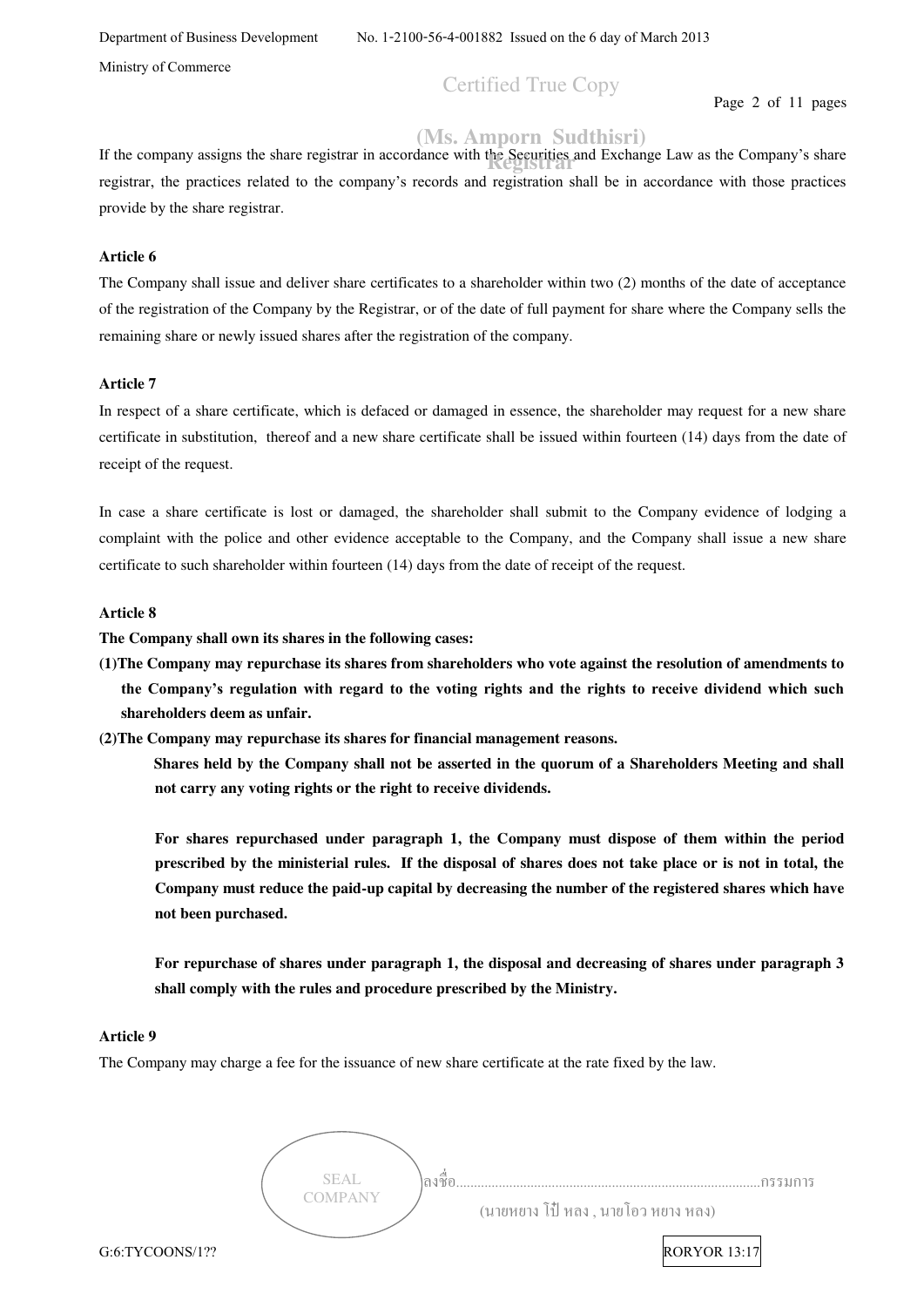Certified True Copy Page 3 of 11 pages

**Chapter 3 The Transfer of Share (Ms. Amporn Sudthisri) Registrar** 

#### **Article 10**

The shares of the company are transferable without any restriction.

#### **Article 11**

A share transfer shall be valid upon the transferor's endorsement of the share certificate by stating the name of the transferee, affixing the signature of both the transferor and the transferee and upon delivery the share certificate to the transferee. The said transfer of shares shall be valid against the Company upon the Company having received an application for registration of the transfer of shares and shall be valid against third party upon the entry of such transfer by the company in the share register book.

If the Company considers such transfer of shares to be legal and articles of association of the Company, the Company shall register the transfer of shares within fourteen (14) days from the date of receipt of the application. If such transfer of shares is incorrect or invalid, the Company shall inform the applicant within seven (7) days.

If the shares of the Company have been registered in the Stock Exchange of Thailand, the transfer of shares shall comply with the Securities and Exchange Law.

#### **Article 12**

If a transferee wishes to acquire a new share certificate, he shall send a request to the Company in writing bearing the signatures of the transferee and of at least one witness in certification thereof and simultaneously return the former share certificate to the Company.

In this regard, if the Company believes that such transfer is legal. The Company shall effect registration of the transfer of the shares within seven (7) days and issue a new share certificate within one (1) month from the date of receipt of the request.

#### **Article 13**

In case a shareholder dies or becomes bankrupt resulting in other persons being entitled to share, if such person have produced lawful and complete evidence at entitlement, the Company shall register them in the shareholder register book and issue new share certificate to them within one (1) month of the date of receipt of complete evidence.

#### **Article 14**

During the period of twenty-one (21) days prior to each meeting of the shareholders, the Company may cease to accept registration of share transfers by notifying the shareholders in advance at the head office and every branch office of the Company not less than fourteen (14) days prior to the commencement date of cessation of the registration of share transfers.

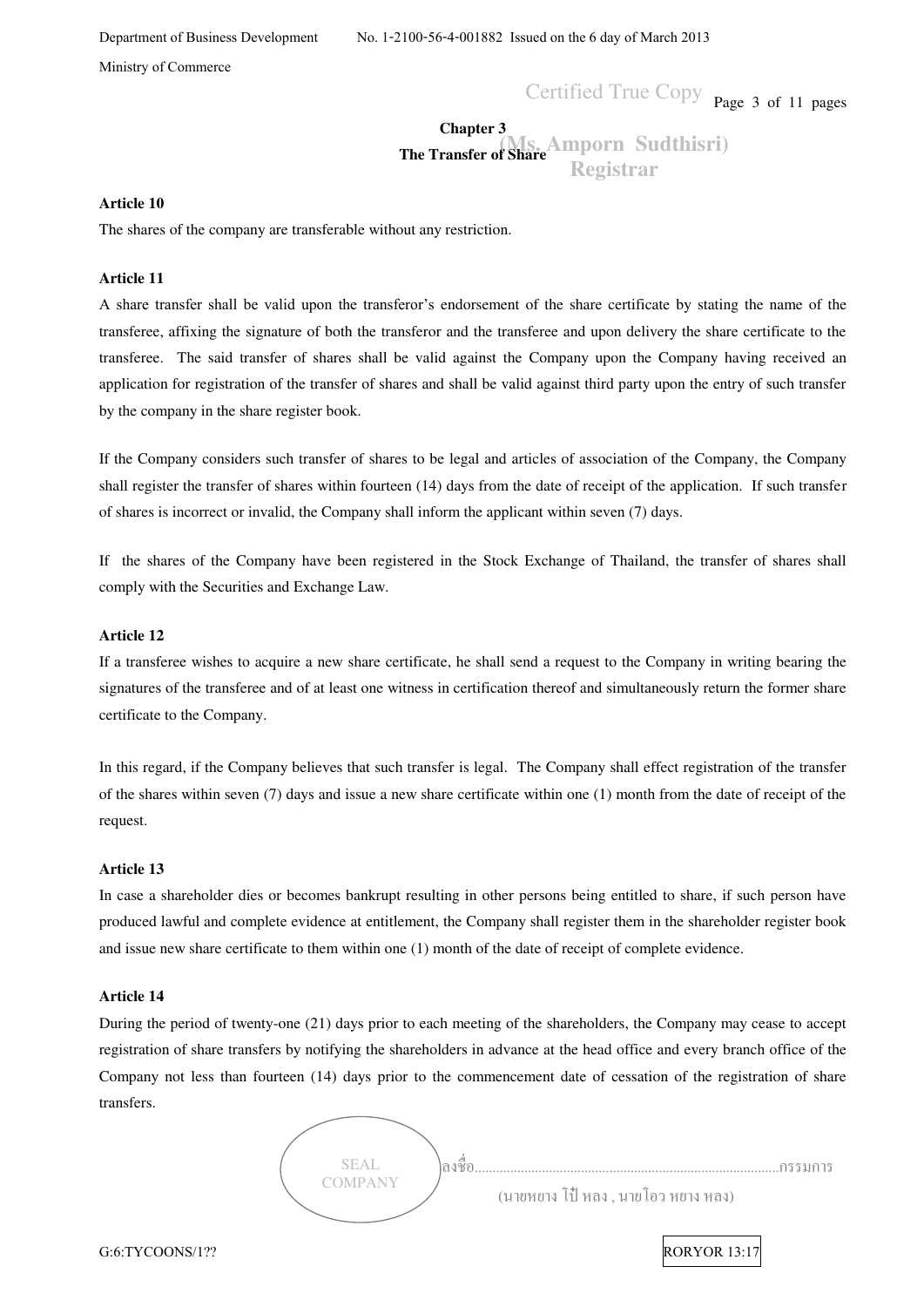# Certified True Copyage 4 of 11 pages

## **Chapter 4 Board of Director**<sup>Ms.</sup> Amporn Sudthisri) **Registrar**

#### **Article 15**

The Board of Directors consisting of not less than five (5) directors, and not less than a half of whom shall have residence within the Kingdom and must have qualifications as prescribes by the law.

The remuneration of the directors of the Company shall be fixed by a general meeting of shareholders.

#### **Article 16**

The election of board of directors shall be in accordance with the rules and procedures as follows:

- (1) Each shareholder shall have one vote on each share.
- (2) Election of directors may be carried out on either an individual basis or en bloc basis. In voting, either on an individual or en bloc basis, a shareholder shall so vote in accordance with the number of votes each shareholder has under (1) and the said shareholder may not allot any number of his votes to any person.
- (3) The person obtaining the highest and higher votes, respectively shall be elected as directors equal to the number of directors required or ought to be elected at such a meeting. In the event that persons receiving votes in respective orders receive equal votes and the number of directors exceeds the positions required or ought to be, the Chairman of the meeting shall have a casting vote.

#### **Article 17**

At every annual ordinary meeting, one-third (1/3) of the directors shall retire. If the number of directors is not a multiple three parts, the number of directors nearest to one-third (1/3) shall retire.

The directors retiring from their office in the first and second year after the registration shall be made by drawing lots. For subsequent years, the directors who have held office longest shall retire. The directors who vacate office under this Clause may be re-elected.

#### **Article 18**

Apart from retirement by rotation, the directors shall vacate office upon:

- (1) death;
- (2) resignation;
- (3) lack of qualifications or possession of prohibited characteristics under section 68 of Public Company Limited Act B.E. 2535;
- (4) removal by a resolution of the shareholders' meeting;
- (5) removal by a court order.

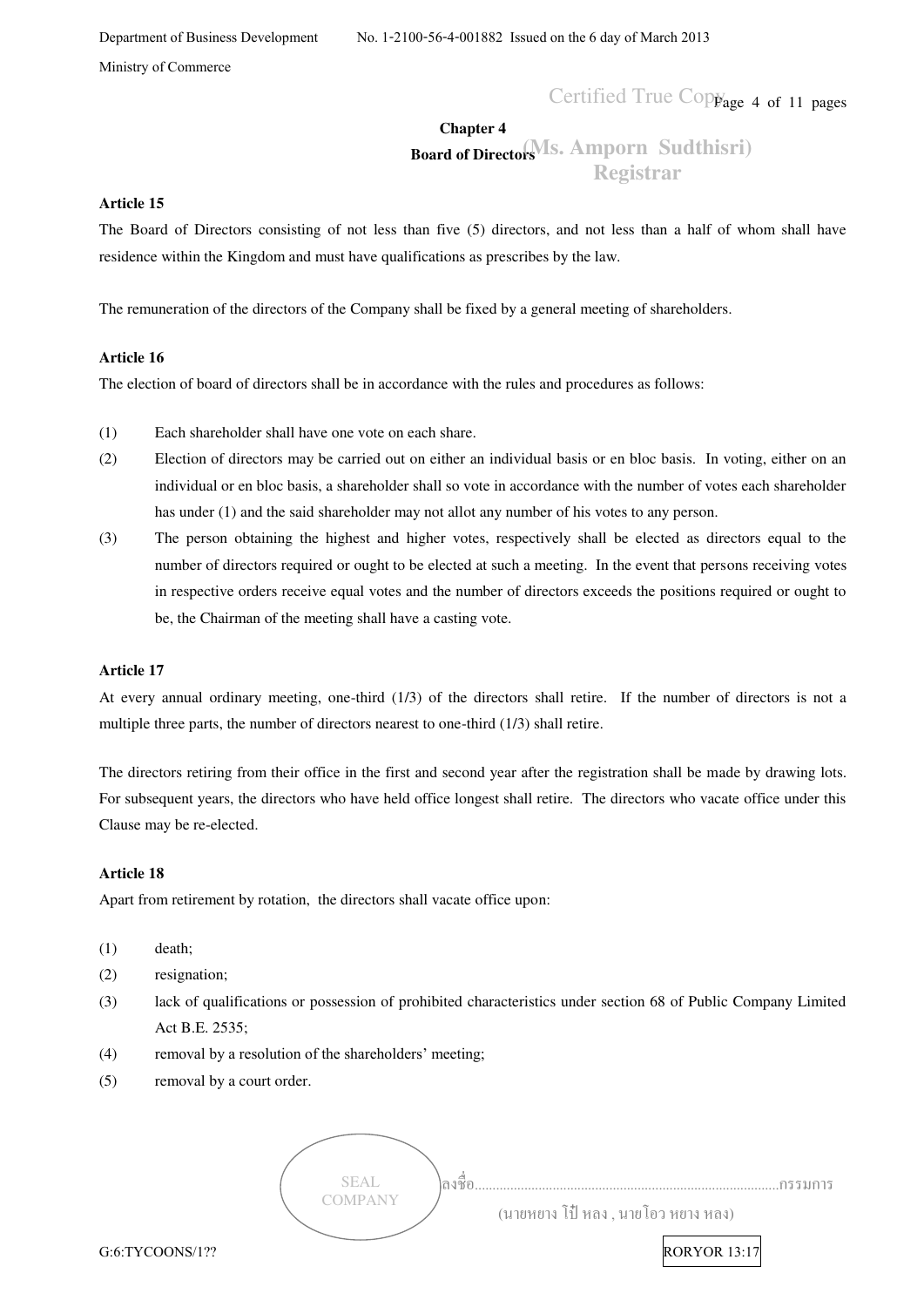Certified True Copy

#### **Article 19**

# Page 5 of 11 pages **(Ms. Amporn Sudthisri)**

Any director wishes to resign from his office shall submit his resignation letter to the Company and the resignation shall be effective from the date on which the Company receives the resignation letter.

The director who resigned under the first paragraph may notify the Registrar of his resignation for the Registrar's information.

#### **Article 20**

In the case of a vacancy in the board of directors for reasons other than the expiration of the directors term of office, the board of directors may elect a person who has qualifications and

who possesses no prohibited characteristic under section 68 of the Public Companies Limited Act B.E. 2535 at replacement at subsequent meeting of the board of directors. Unless the remaining duration of the director's term of office is less than two months, the replacing director shall hold office for the remaining term of office of the director whom he replaces.

The resolution of the board of directors under the first paragraph shall be supported by a vote of not less than threefourths (3/4) of remaining directors.

#### **Article 21**

The meeting of shareholders may pass a resolution to remove any director prior to retirement by rotation by a vote of not less than three-fourths (3/4) of the number of shareholders attending the meeting who have the right to vote and who have shares collectively at not less than a half of the number of shares held by shareholders attending the meeting and having the voting rights.

#### **Article 22**

A director may or may not be shareholder of the company.

#### **Article 23**

The board of directors shall elect, among themselves, as the chairman of the board. If the board of directors deems appropriate, it may elect one or more directors as vice chairman. The vice chairman shall have his duty according to these Articles of Association in every assignment made to him by the chairman.

#### **Article 24**

At a meeting of the board of directors, there shall be not less than one half of the total number of directors attending the meeting in order to constitute a quorum. In the event that the chairman is absent or is unable to discharge his duties, if a vice-chairman present at the meeting shall be the chairman of the meeting. If there is no vice-chairman or if there is one but he is not able to discharge his duties, the directors present at the meeting shall elect one among themselves to be the chairman of the meeting.

Decisions of the meeting shall be made by majority vote.  $\overline{\phantom{0}}$ 

G:6:TYCOONS/1?? RORYOR 13:17 ลงชื่อ......................................................................................กรรมการ (นายหยาง โป๋ หลง , นายโอว หยาง หลง) SEAL COMPANY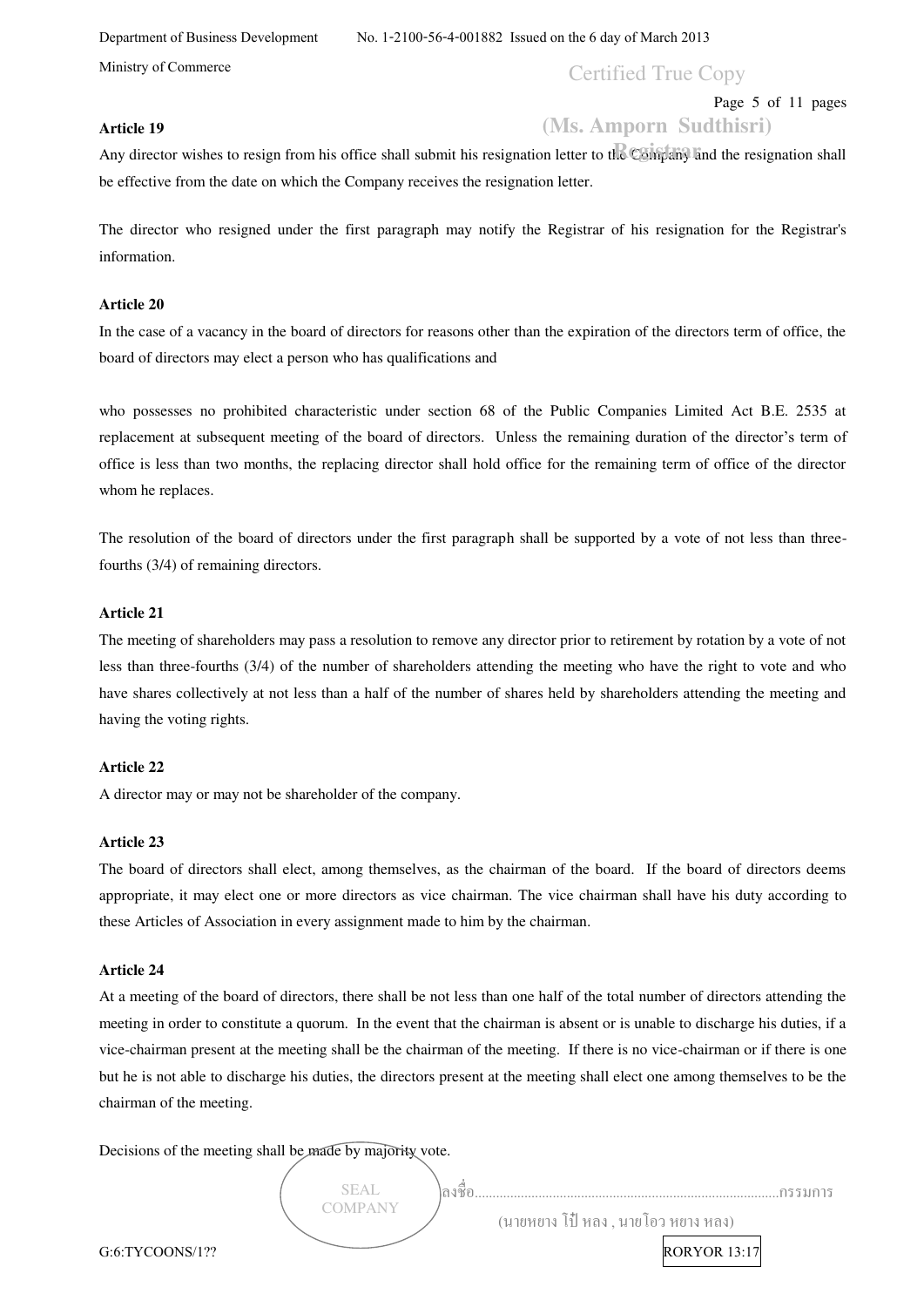Department of Business Development No. 1-2100-56-4-001882 Issued on the 6 day of March 2013 Ministry of Commerce

Page 6 of 11 pages Certified True Copy

Each director shall have one vote, but the director who has interests in any matter shall have no right to vote on such **(Ms. Amporn Sudthisri)**  matter. In case of a tie vote, the chairman of the meeting shall have a casting vote. **Registrar** 

#### **Article 25**

In summoning for a meeting of the board of directors, the chairman or the person assigned by him shall summon a directors meeting by sending notices of the meeting to the directors not less than seven (7) days prior to the date of the meeting. However, in case of necessity and urgency for the purpose of maintaining the rights or interests of the Company, the summon for a meeting may be made by other methods and the date of the meeting may be fixed sooner.

#### **Article 26**

The board of directors shall hold a meeting at least once in three (3) months at the head office of the Company or provinces or other places as determined by the board. The chairman shall convene the meeting or two or more directors may request the chairman to convene the meeting in which the chairman shall fix the date of the meeting within fourteen (14) days from the date which he receives such request.

#### **Article 27**

The board of directors may appoint any person to operate the business of the Company under the control of the board or may empower the said person to perform any business as the board deems fit and for the period of time as the directors deems appropriate. The board of directors may withdraw or amend the said power.

The person who is empowered or appointed shall perform his duties under the regulations, order or policy fixed by the board of directors.

#### **Article 28**

The continuing directors may perform their duties notwithstanding any vacancy in the board of directors. However, in case the number of the directors falls below the number required to be quorum, the continuing directors shall not, except for calling the shareholders' meeting to fill in the vacancies, perform any act.

#### **Article 29**

The directors shall perform their duties in compliance with the laws, objectives and Articles of Association of the Company as well as the resolutions of the shareholders meeting.

#### **Article 30**

The directors are forbidden to operate a business or to be a partner in an ordinary partnership or a partner with unlimited liability in a limited partnership or director of any juristic person which operation a business of the same nature as and in competition with that of the Company, unless the meeting of shareholders has been notified prior to the appointment thereof.

> ลงชื่อ......................................................................................กรรมการ (นายหยาง โป๋ หลง , นายโอว หยาง หลง) SEAL **COMPANY**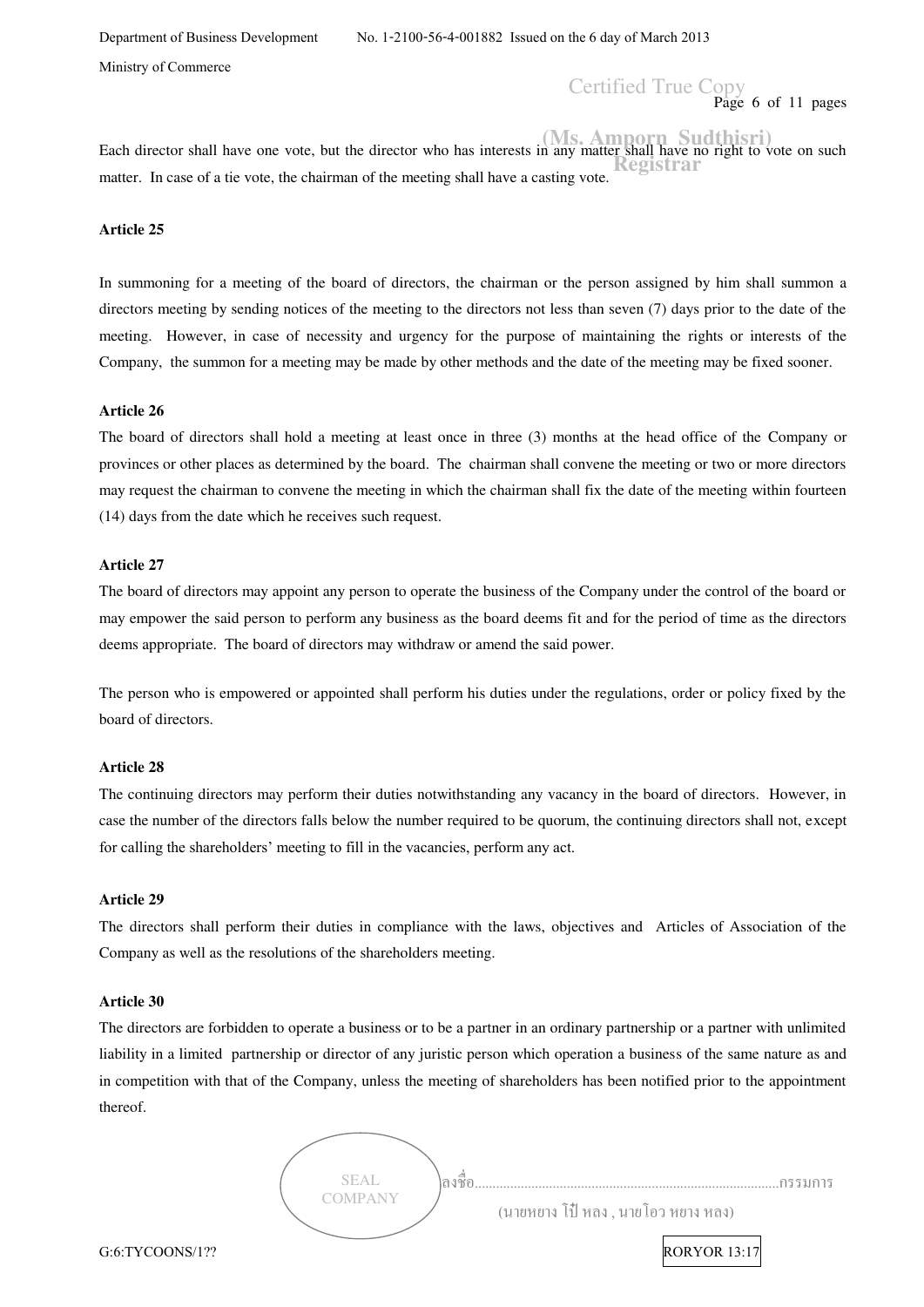# Certified True Copy<br>Page 7 of 11 pages

#### **Article 31**

#### **(Ms. Amporn Sudthisri)**

The directors shall inform the Company without delay if he has a direct or indirect interest in any contract entered into **Registrar**  by the Company or holds shares or debenture in a greater or lesser members in the Company and affiliated company.

#### **Article 32**

The number of directors who have authorization to bind the Company is any two directors can jointly sign with the Company's seal affixed.

The board of directors is authorized to specify the names of directors who are authorized to sign to bind the company with the common seal affixed.

#### **Article 33**

In the case that the Company or a subsidiary company agrees to enter into a connected transaction or the transaction in relation to acquisition or the disposal of assets of the Company or of the subsidiary company**,** as described in the Stock Exchange of Thailand Regulations governing connected transactions of listed companies or the acquisition or disposal of assets of listed companies as the case may be, then the Company shall comply with the rules and procedures prescribed in each aforementioned regulation.

# **Chapter 5 General Meeting**

#### **Article 34**

The board of directors shall arrange for an annual ordinary meeting of shareholders within four (4) months from the last day of the fiscal year of the Company.

All other general meeting are called "extraordinary meetings".

#### **Article 35**

The board of directors may summon an extraordinary meeting of shareholders whenever the board thinks fit or the shareholders holding shares altogether of not less than one-fifth (1/5) of the total number of shares issued or the shareholders of a number not less than twenty-five (25) persons holding shares altogether of not less than one-tenth (1/10) of the total number of shares issued may submit their names in a letter requesting the board of directors to summon an extraordinary meeting of shareholders at any time but they shall give reasons for such request in the said letter. In such case, the board of directors shall arrange for the meeting of

shareholders to be held within one (1) month from the date of receipt of such request from the shareholders.

The general meetings of the Company shall be held at the registered office of the Company or in a nearby province or at such other place as the directors may decide and indicated in the notice for the meeting.

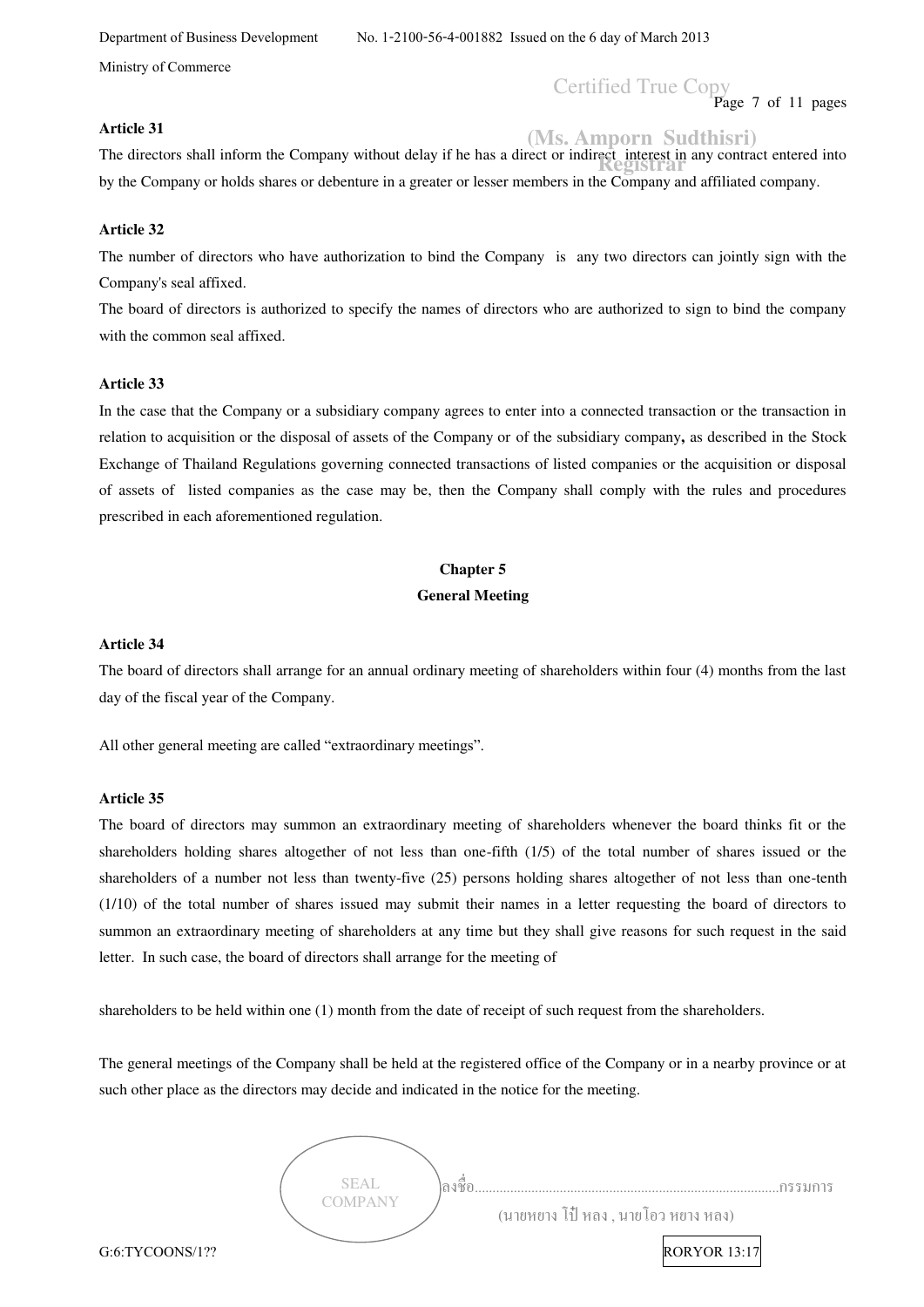# Certified True Copy

Page 8 of 11 pages

#### **Article 36**

# **(Ms. Amporn Sudthisri)**

In summoning a meeting of shareholders, the board of directors shall deliver to shareholders and the Registrar notice of the meeting specifying the place, time, day, agenda of the meeting and other business to be transacted at the meeting together with sufficient details, stating clearly whether they are for acknowledgment, for approval or for consideration and including the opinion of the Board of Directors on the said matters, not less than seven (7) days before the date of the meeting. Besides, the notice of the meeting shall also be published three (3) consecutive days in a newspaper with the last publication appearing not less than three (3) days prior to the date of meeting.

#### **Article 37**

The meeting of shareholders shall be shareholders or proxies (if any) attending at a shareholders meeting amounting to not less than twenty-five (25) persons or not less than half of total number of shareholders and have an aggregate number of shares of not less than one-third (1/3) of all shares issued to constitute a quorum.

If at any meeting of shareholders, after one hour from the time fixed for the meeting a quorum if not constituted, and if such meeting of shareholders was requested for by the shareholders, such meeting shall be cancelled. If such meeting of shareholders was not called for by the shareholders, the meeting shall be call once again and the notice calling such meeting shall be delivered to the shareholders whose name appear in the share register within seven (7) days prior to the date of the meeting. In the subsequent meeting a quorum is not required.

#### **Article 38**

- 1) At a meeting of shareholders, a shareholders may appoint any other person who is sui juris by a proxy to appear and vote on his behalf. The proxy form must be dated and signed by the principal in the form prescribed by the Registrar, which contains at least the following:
	- (1) number of shares held by the principal;
	- (2) name of the proxy;
	- (3) serial number of the meeting which the proxy is authorized to attend and vote.
- 2) The instrument appointing the proxy must be deposited with the Chairman or other person designated by the chairman at that meeting before the proxy attends the meeting.
- 3) In the event the proxy appointed who is or is not a shareholder receives more than one (1) appointment as proxy, he shall be entitled to cast as many votes as the number of appointments he holds in addition to his personal vote if he is a shareholder.

#### **Article 39**

The chairman of the board of directors shall preside over the meeting of shareholders. In the event the chairman is absent or unable to perform the duty, the vice-chairman shall act as the chairman. If a vice-chairman does not exist or exists but is unable to perform the duty, the shareholders present at the meeting shall elect a shareholder to act as chairman of such shareholders meeting.

> SEAL COMPANY

(นายหยาง โป๋ หลง , นายโอว หยาง หลง)

ลงชื่อ......................................................................................กรรมการ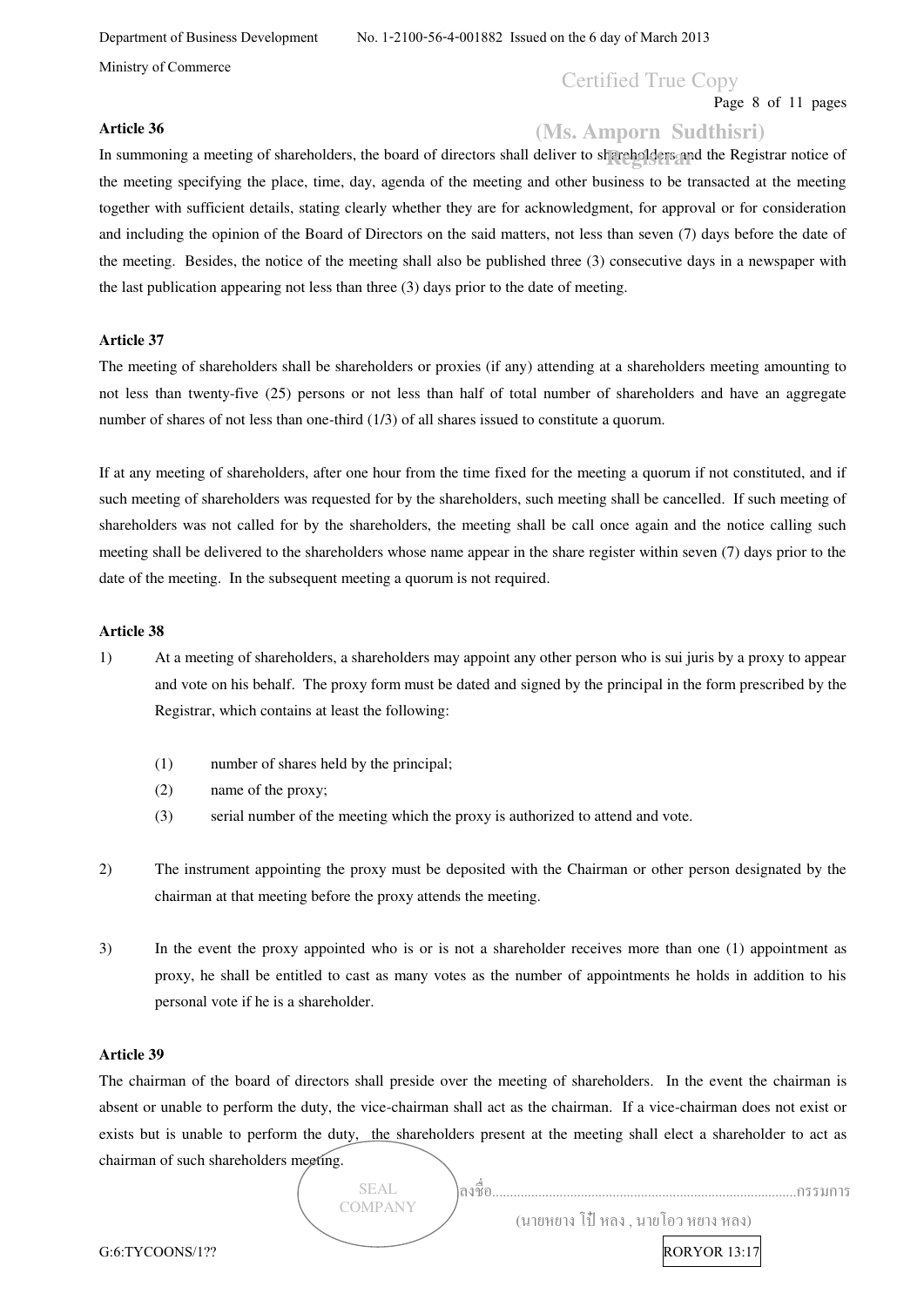Certified True Copy

#### **Article 40**

Page 9 of 11 pages **(Ms. Amporn Sudthisri)** 

The resolution of the meeting of shareholders shall be supported by the following votes: **Registrar** 

- (1) in a normal case, by the majority vote of the shareholders who attend the meeting and have the right to vote of which one share will be counted as one vote. In case of a tie vote, the chairman of the meeting shall be entitled to a casting vote.
- (2) in the following cases, by a vote of not less than three-fourths (3/4) of the total number of shareholders present at the meeting and entitled to vote, and of which one share will be counted as one vote.
	- (a) the sale or transfer of whole or essential parts of business of the Company to other persons.
	- (b) the purchase or acceptance of transfer of businesses of other companies or private companies to the Company.
	- (c) entering into, amending or terminating the contract relating to the leasing out of business of the Company in whole or in essential parts; the assignment to anyone else to manage the businesses of the Company or the amalgamation of the businesses with other persons with an objective to share profit and loss.
	- (d) amendment of the Company's memorandum of association and articles of association.
	- (e) increase or reduction of the capital of the Company or the issuance of debentures.
	- (f) the amalgamation of companies or liquidation of the Company.

#### **Article 41**

The businesses to be transacted at the annual ordinary meeting are as follows:

- (1) To consider the report proposed to the meeting by the board of directors on the company's business operation during the past year.
- (2) To consider and approve the balance sheet and profit and loss statement of the company.
- (3) To consider the appropriation of profit and the allotment of dividend payment.
- (4) To consider electing directors in place of those retiring by rotation.
- (5) To consider appointing of an auditor and fix his remuneration.
- (6) Other businesses.

#### **Chapter 6**

#### **Accounts, Finance and Audit**

#### **Article 42**

The accounting period of the Company commences on the first (1) day of January and ends on the thirty-first (31) day of December of every year.

> ลงชื่อ......................................................................................กรรมการ (นายหยาง โป๋ หลง , นายโอว หยาง หลง) SEAL COMPANY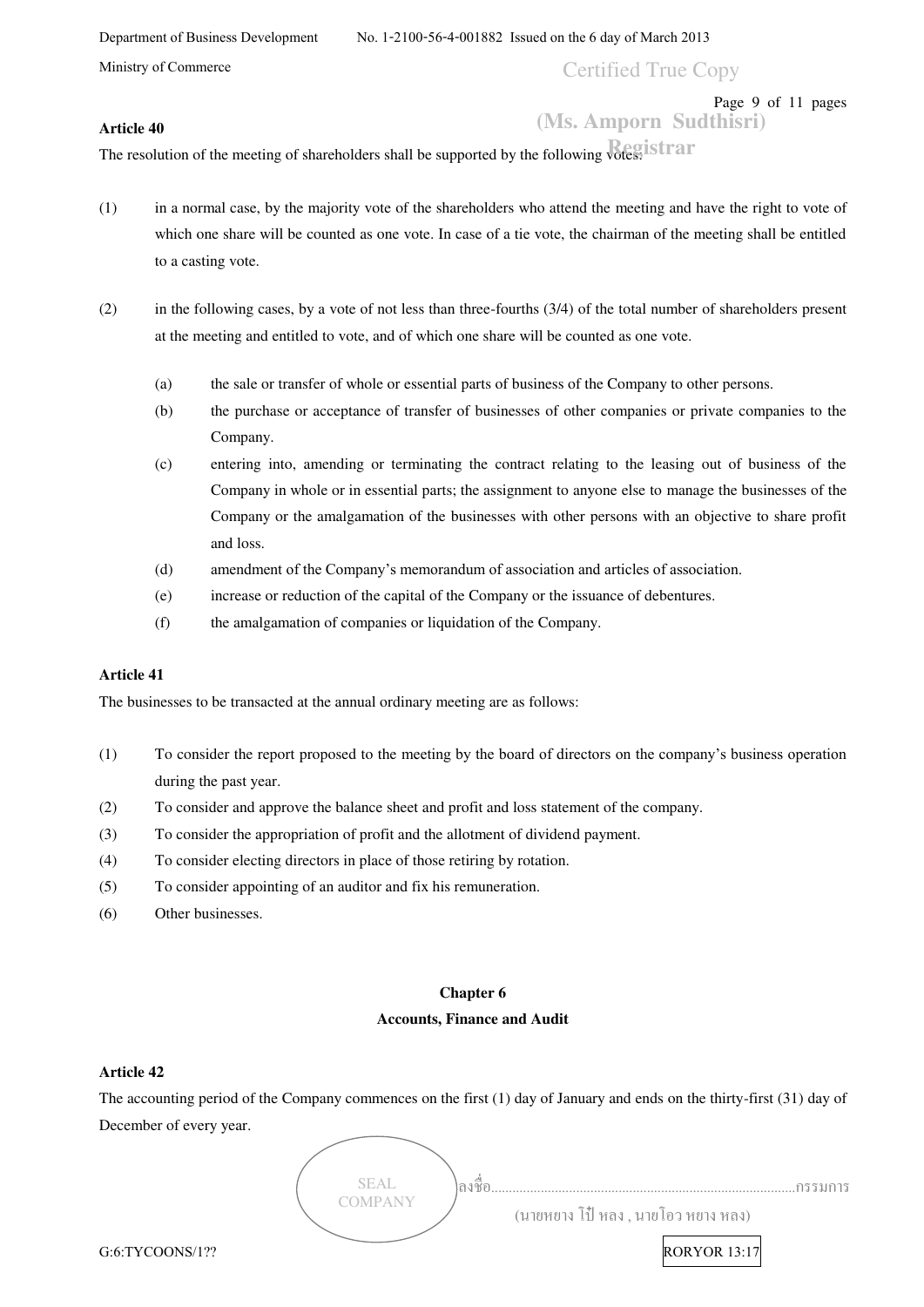Department of Business Development No. 1-2100-56-4-001882 Issued on the 6 day of March 2013

Ministry of Commerce

Page 10 of 11 pages Certified True Copy

#### **Article 43**

# **(Ms. Amporn Sudthisri)**

The Company shall prepare and maintain accounts including the auditing of accounts according the laws concerned and making of balance sheet and profit and loss statements at least once every twelve (12) months which is the fiscal year of the company.

#### **Article 44**

The board of directors shall prepare a balance sheet and profit and loss statements as at the fiscal year end of the Company and submit them to the shareholders' annual ordinary meeting for approval. The board of directors must arrange for such balance sheet and profit and loss statements to be audited before submitting to the annual ordinary meeting of shareholders.

#### **Article 45**

The board of directors must send the following documents to shareholders, together with the letter summoning the annual ordinary meeting.

- (1) A copy of the balance sheet and profit and loss statements which have been examined by the auditor together with the audit report of the auditor.
- (2) Annual report of the board of directors.

#### **Article 46**

No dividend shall be paid otherwise than out of profit. In the case where the Company has accumulated losses, no dividend shall be distributed.

A dividend shall be distributed according to the number of shares, with each share receiving an equally amount.

The board of directors may pay to the shareholders such interim dividends as may be justified by the profits of the Company. After the dividends have been paid, such dividend payment shall be reported to the shareholders at the next shareholders meeting.

Payment of dividends must be made within one (1) month after the date of the resolution of the meeting of shareholders or of the board of directors being passed, as the case may be. In this connection, notice in writing must be sent to the shareholders, and such notice must also be advertised in newspapers.

The dividend payment policy of the Company must be taken into consideration first before deciding to pay a dividend, including operation results and financial status, the company's liquidity, business expansion and other factors related to management of the Company, and prepared the profits distribution list by the board of directors in the following order, and only for dividend payment must be agreed upon at shareholders meeting.

If there is any profit after the final accounts of such fiscal year, the company may allocate the profits in the following order, provided that the company shall first apply such profits to pay off its tax payment then compensate for its accumulated losses:

- (1) Set five percent of the remaining profits as reserve fund.
- (2) Upon properly reserving reserve fund, set one percent of the remainder of the profits as directors' bonus.
- (3) Upon properly reserving reserve fund, the employees' bonus shall be set in the range between two to five percent of the remainder of the profits.
- (4) After items 1 to 3 are properly reserved, at least forty percent of the remainder of the profits plus retained earnings-unappropriated of previous year shall be set as dividends (deducting the distributed interim  $\mathbf{s}$

SEAL **COMPANY** 

(นายหยาง โป๋ หลง , นายโอว หยาง หลง)

G:6:TYCOONS/1?? RORYOR 13:17

ลงชื่อ......................................................................................กรรมการ